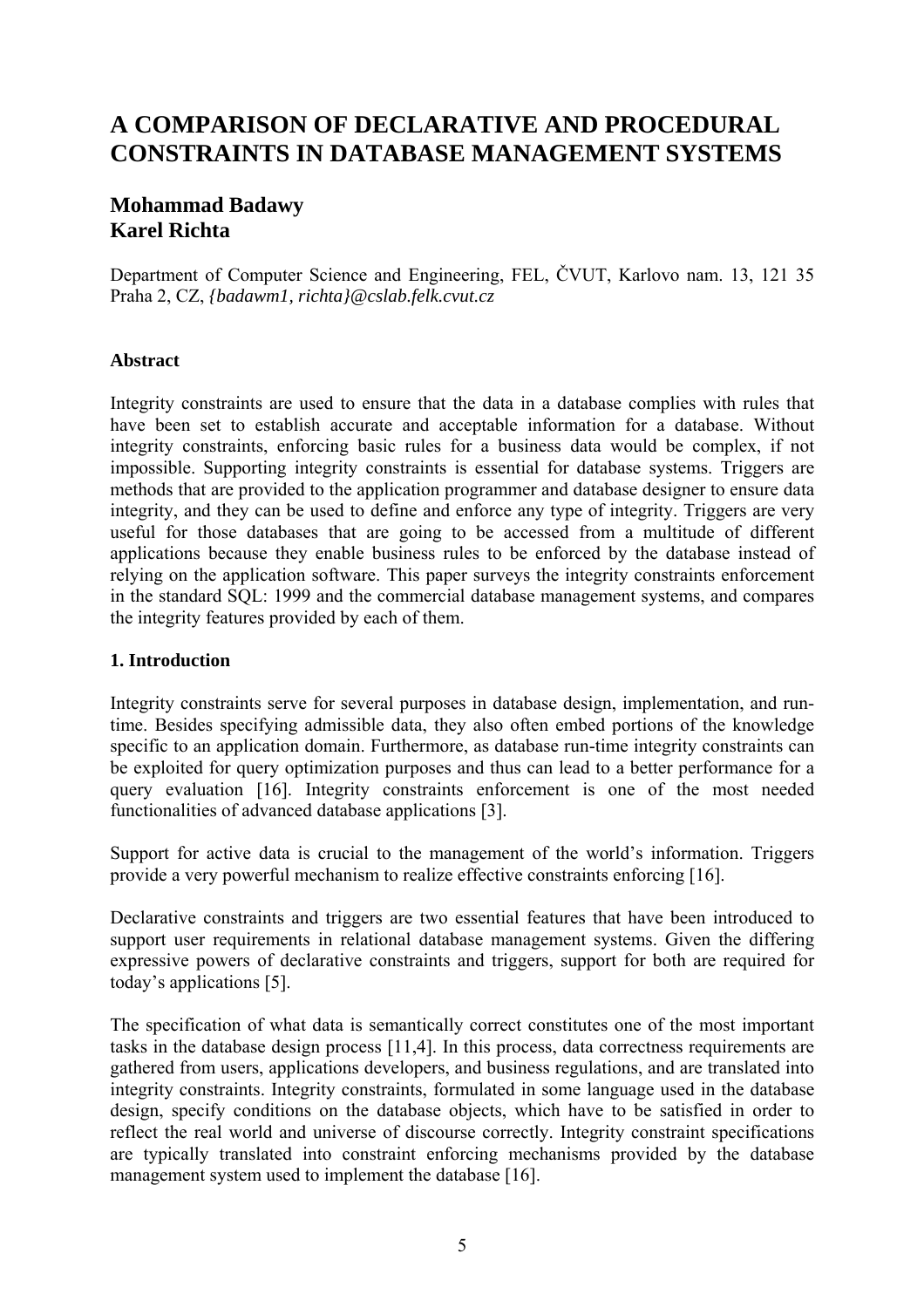There are advantages to using both declarative constraints and procedural triggers, and both types of constructs are available in many commercial systems. It is not feasible to expect applications providers to either migrate their existing applications to use only triggers or partition the tables in their database according to the type of constraints and triggers that are required. It is therefore imperative to define and understand the interaction of constraints and triggers [5,2].

The text in this paper is structured as follows: In Section 2, we compare the integrity support in different database management systems by using declarative and procedural concepts. Design rules and guidelines for implementing constraints enforcing mechanisms in form of declarative and procedural (trigger) mechanisms are provided in Section 3. Finally Section 4 gives the conclusions.

## **2. Integrity Support in SQL: 1999 and Database Management Systems**

In this section, we compare the integrity features of SQL: 1999 [10] with Oracle8i Server (Release 8.1.6) [14], IBM DB2 Universal Database (Version 7) [7], Informix Dynamic Server (Version 9.1) [8], Microsoft SQL Server (Version 7.0) [13], Sybase Adaptive Server (Version 11.5) [15], and Ingres II (Release 2.0) [9][16]. Table 1 presents a summary of the support of declarative integrity constraints in the various systems. The symbol `Y' states that the language construct is provided in the corresponding SQL dialect; '(Y)' marks the cases where the language construct is implicitly supported but not completely provided. The interesting issues of the comparison will be discussed briefly in the following:

|                    |              |                                                                                                | SQL-99                | Oracle        | DB <sub>2</sub>  | Informix | NSSQL | Sybase | Ingres |
|--------------------|--------------|------------------------------------------------------------------------------------------------|-----------------------|---------------|------------------|----------|-------|--------|--------|
| <b>NOT NULL</b>    |              |                                                                                                |                       | Y             | Y                | Y        | Y     | Y      | Y      |
| <b>DEFAULT</b>     |              |                                                                                                | Y                     | Y             | Y                | Y        | Y     | Y      | Y      |
| <b>UNIQUE</b>      |              |                                                                                                | Y                     | Y             | Y                | Y        | Y     | Y      | Y      |
| PRIMARY KEY        |              |                                                                                                |                       | Y             | Y                | Y        | Y     | Y      | Y      |
| <b>FOREIGN KEY</b> | <b>MATCH</b> | <b>SIMPLE</b><br><b>PARTIAL</b><br><b>FULL</b>                                                 | Y                     | (Y)           | (Y)              | (Y)      | (Y)   | (Y)    | (Y)    |
|                    | ON DELETE    | NO ACTION<br><b>RESTRICT</b><br><b>CASCADE</b><br><b>SET NULL</b><br><b>SET DEFAULT</b>        | Y<br>Y<br>Y<br>Y<br>Y | (Y)<br>Y<br>Y | Y<br>Y<br>Y<br>Y | (Y)<br>Y | (Y)   | (Y)    | (Y)    |
|                    | ON UPDATE    | <b>NO ACTION</b><br><b>RESTRICT</b><br><b>CASCADE</b><br><b>SET NULL</b><br><b>SET DEFAULT</b> | Y<br>Y<br>Y<br>Y<br>Y | (Y)           | Y<br>Y           | (Y)      | (Y)   | (Y)    | (Y)    |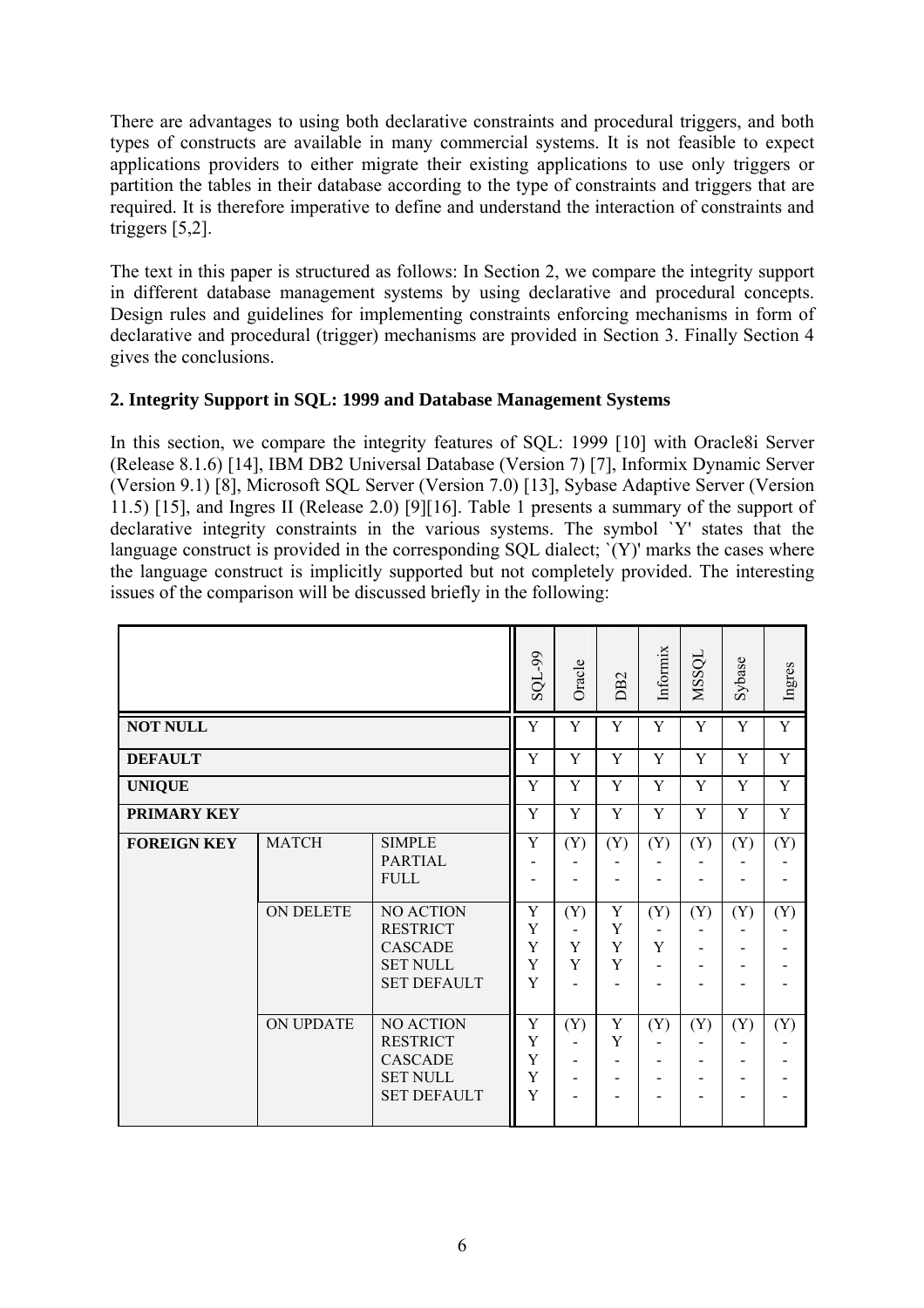| <b>CHECK</b>     | Column-level<br>Row-level<br>Table-level<br>Database-level | $\mathbf{r}$<br>т 7<br>T | $\tau$<br>$\overline{f}$<br>-<br>- | v<br>v<br>-<br>- |  | $\mathbf{v}$ | $\mathbf{v}$<br><b>T</b> 7 |
|------------------|------------------------------------------------------------|--------------------------|------------------------------------|------------------|--|--------------|----------------------------|
| <b>DOMAIN</b>    |                                                            | $\mathbf{v}$             |                                    | -                |  |              |                            |
| <b>ASSERSION</b> |                                                            |                          |                                    |                  |  |              |                            |

Table 1. Comparison of Declarative Integrity Constraints Support

#### *2.1 Nullability and Default Values*

In all considered systems, a not null constraint is defined either by using the keyword NOT NULL directly in the column specification or by specifying a check clause of the form CHECK (column IS NOT NULL). Whereas in nearly all of these systems columns are nullable by default unless null values are explicitly disallowed, in Sybase columns are implicitly defined as nonnullable. Null values have to be explicitly allowed using the keyword NULL in the column specification.

#### *2.2 Unique/Primary Key Constraints*

• *Semantics of unique/primary key constraints*. In DB2, Informix, MSSQL, Sybase, and Ingres, the semantics of a uniqueness constraint is defined as follows:

UNIQUE 
$$
(u_1, ..., u_n)
$$
 holds on table  $R \Leftrightarrow \forall r_1, r_2 \in R : \left(\sum_{i=1}^n r_1 u_i \neq r_2 u_i\right)$ 

That is, no two rows shall have the same value combination for the uniqueness columns  $u_1$ ,... un. Oracle defines the semantics of a uniqueness constraint less restrictive:

UNIQUE  $(u_1, \ldots, u_n)$  holds on table

$$
R \Leftrightarrow \forall r_1, r_2 \in R : \left(\bigvee_{i=1}^n r_1.u_i \neq NULL \lor r_2.u_i \neq NULL\right) \Longrightarrow \left(\bigvee_{i=1}^n r_1.u_i \neq r_2.u_i\right)
$$

Compared to the other systems, Oracle additionally allows that there may exist two rows whose uniqueness columns completely consist of null values.

• *Nullability of unique/primary key columns*. DB2, MSSQL, and Ingres do not allow unique/primary key constraints on nullable columns.

In Oracle, Sybase, and Informix, the definition of a primary key implicitly defines not null constraints on the corresponding uniqueness columns.

• *Integrity violation message in case of simultaneous violation of multiple uniqueness constraints*. Oracle, MSSQL, and Sybase print the name of the uniqueness constraint, which has the oldest timestamp (with respect to its recent enabling time). DB2, Informix, and Ingres only state that there is an integrity violation due to a uniqueness constraint.

• *Multiple uniqueness constraints on overlapping sets of columns*. In Oracle, Informix, and Sybase, the definition of a uniqueness constraint is rejected if there already exists a uniqueness constraint that is defined on the same order of columns. DB2 and Ingres are even more restricted. Here, as in SQL-99, the creation of a uniqueness constraint is rejected if there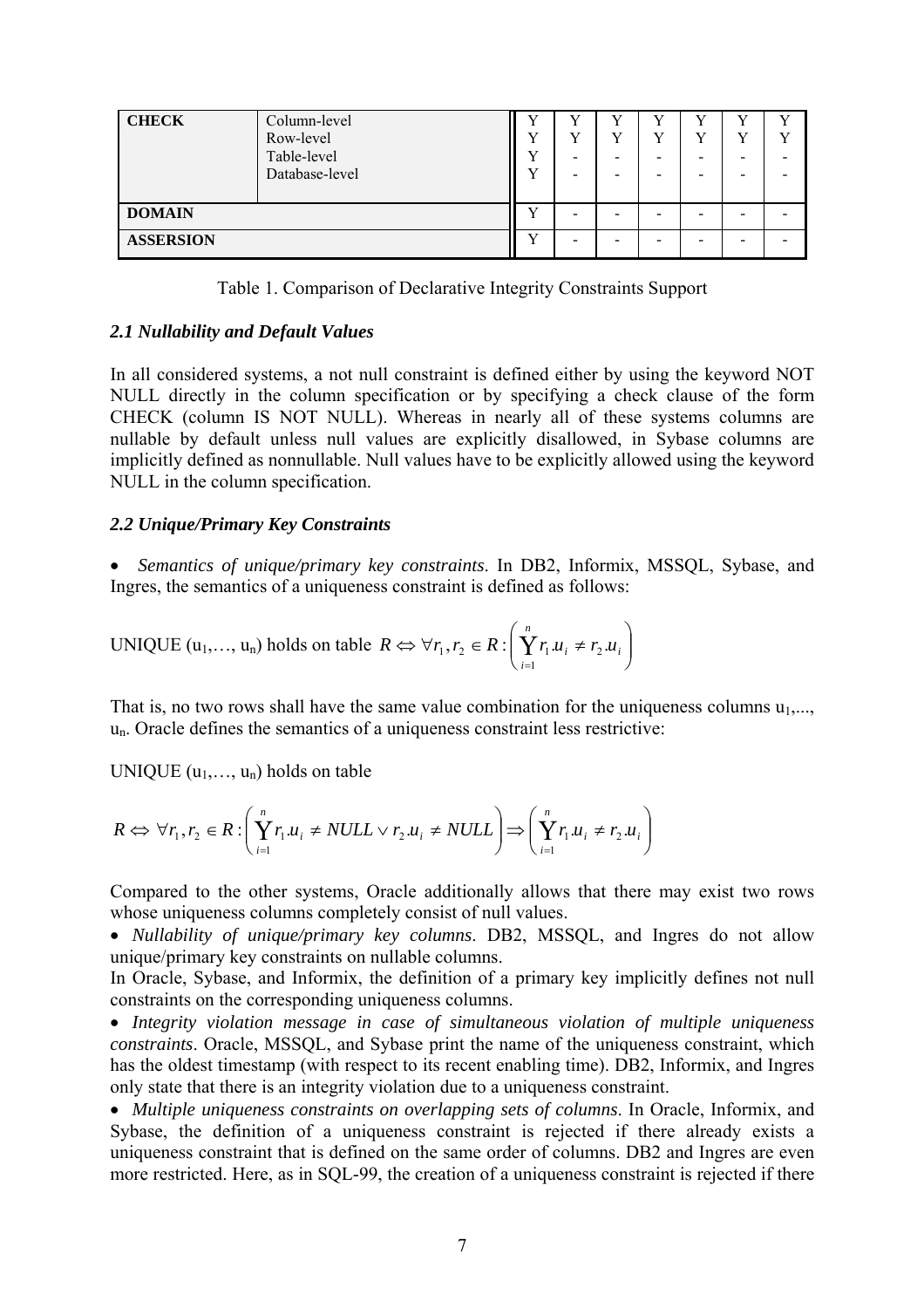already exists a uniqueness constraint that is defined on the same set of columns. MSSQL has no restrictions concerning the definition of uniqueness constraints on common Columns.

# *2.3 Foreign Key Constraints*

As depicted in Table 1, all reference systems implement the simple match rule for referential constraints. Besides, MSSQL, Sybase, and Ingres purely rely on the no action rules for deletions from and updates of the referenced table. The `(Y)' marked fields in Table 1 state that the corresponding systems implement this semantics but support neither the keyword ON DELETE NO ACTION nor the keyword ON UPDATE NO ACTION. The delete cascade rule is supported by Oracle, DB2, and Informix, the delete set null rule only by Oracle and DB2, and the restrict rule solely by DB2.

If in DB2 a table contains more than one foreign key, then all foreign keys must have the same delete rule as the first foreign key defined in this table. Surprisingly, in the case, when the first foreign key is based on the ON DELETE SET NULL rule, DB2 disallows the definition of multiple foreign keys.

# *2.4 CHECK Constraints*

All reference systems support CHECK constraints at the row level. That is, the Boolean expression of the check clause must not contain subqueries, aggregate functions, host variables, stored procedure calls, pseudo-columns (like ROWNUM or ROWID), columns of different tables, and certain function calls (like USER or TODAY).

# *2.5 Comparison of Trigger Features*

Sybase was the first commercial database system that provided the concept of a trigger. Currently, triggers are available in all reference systems. However, since the concept of a trigger was not standardized until the recent SQL: 1999 standard, the implementations in the various systems differ with respect to syntax (and semantics) and capabilities. The grammars of trigger definitions in the various systems are so different that no trigger specification that is formulated in one system can be used without any modifications in another system. Particularly, the action parts differ in the various approaches because each system has its own ''trigger programming language''. Table 2 compares the capabilities of the supported trigger mechanisms [16]. The comparison is based on the following properties [16]:

|                              | 99<br>SQI | Oracle | B <sub>2</sub> | Informix | NSSQL | Sybase | Ingres |
|------------------------------|-----------|--------|----------------|----------|-------|--------|--------|
| Number of Events per Trigger |           | n      |                |          |       | n      | n      |
| Number of Triggers per Event | n         | n      | n              | 1/n      | n     |        | n      |
| <b>Trigger Granularity</b>   | R/S       | R/S    | R/S            | R/S      | S     | S      | R/S    |
| <b>Activation Time</b>       | $\rm B/A$ | B/A    | B/A            | B/A      | A     | Α      | Α      |
| <b>Activation Condition</b>  |           |        |                |          |       | v      |        |

Table 2. Trigger Features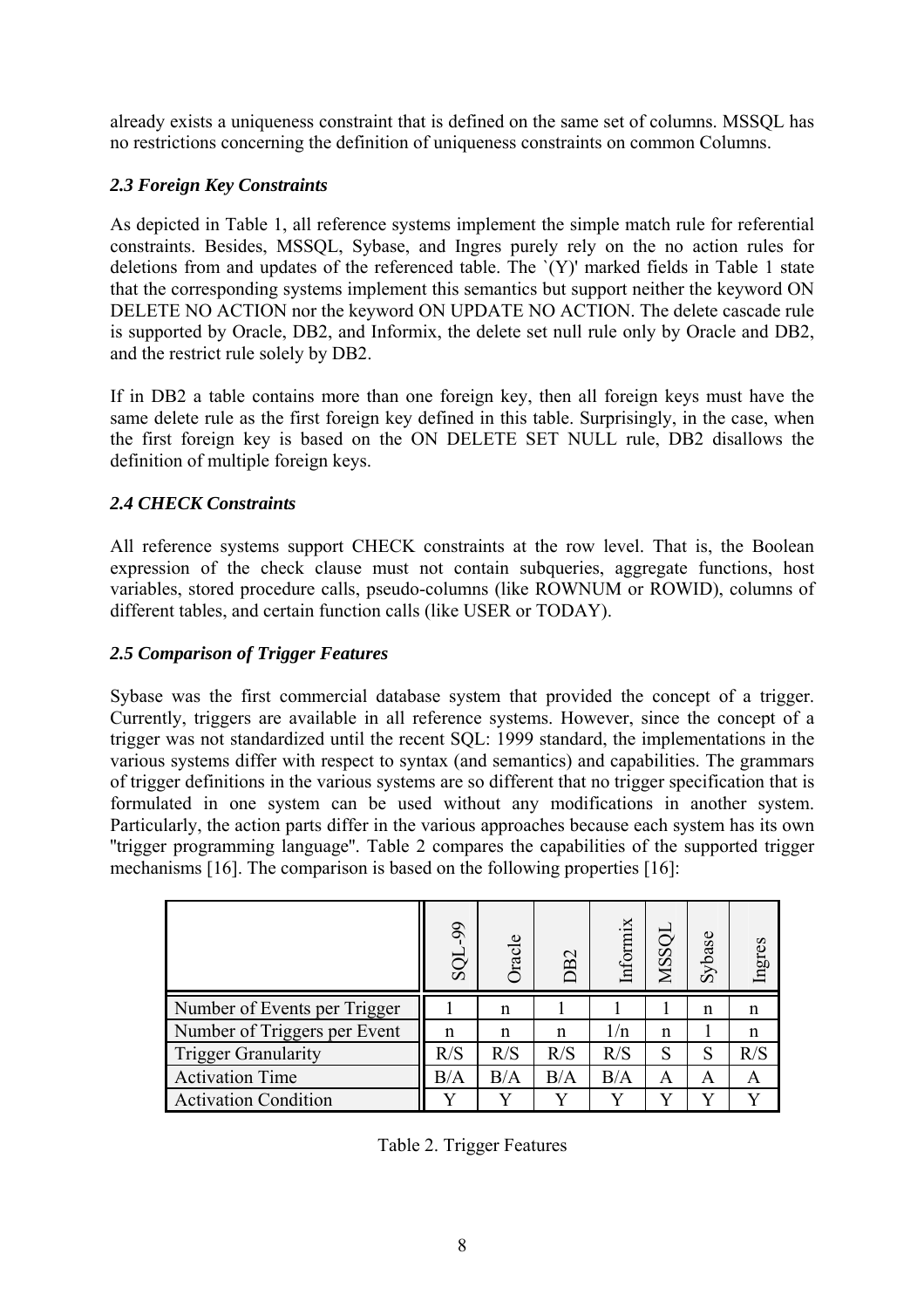• *Number of events per trigger*. Potential events that can lead to the firing of a trigger are insert, update, and delete operations. In SQL-99, DB2, Informix, and MSSQL, a trigger is based on exactly one event. Oracle, Sybase, and Ingres, in contrast, allow defining a trigger on multiple events on the same table. Informix does not allow defining a delete trigger on a table that contains a foreign key with the ON DELETE CASCADE option.

• *Number of triggers per events***.** Ingres and Informix allow defining at most one trigger for each event. In case of an update event, multiple triggers are possible if the column lists of the update events are mutually exclusive. The other systems do not have such a restriction.

• *Trigger granularity*. The granularity of a trigger can be FOR EACH ROW (R) or FOR EACH STATEMENT (S). MSSQL and Sybase only provide statement level triggers, whereas the other systems support both kinds of triggers. The default granularity is FOR EACH STATEMENT in Oracle and Informix, whereas it is FOR EACH ROW in Ingres. In DB2 the granularity has to be specified explicitly.

• *Trigger activation time*. A trigger is activated BEFORE (B) or AFTER (A) the specified event is handled. MSSQL, Sybase, and Ingres only provide AFTER triggers, whereas the other systems support both kinds of triggers. However, DB2 has the restriction that FOR EACH STATEMENT cannot be specified for BEFORE triggers.

• *Trigger activation condition*. The activation of a trigger can be associated with a condition. All reference systems support such conditional triggers, although they differ in the way they specify such a condition.

#### **3. Declarative versus Procedural Specifications**

This section provides several design rules and guidelines for implementing constraintenforcing mechanisms in the form of declarative and procedural (triggers) mechanisms.

Suppose in our sample application, we have to manage information about employees. Employees are uniquely identified by id. We assume that every employee has a first name and a last name. Every employee has a supervisor, except the top manager who supervises himself. Also in our sample application two types of jobs are distinguished: 'manager' and 'employee'. The declaration of employee (emp) is as follow:

#### **emp (id, lastname, firstname, job, supervisor, salary, bonus)**

Before going into the details of implementing constraint enforcing mechanisms, it is worth mentioning that enforcing integrity constraints and rules identified in the application domain with declarative constraints (and even triggers) often is less costly than enforcing the equivalent rules by issuing SQL statements in an application.

For best performance, it is advisable to define and enable integrity constraints in the database system, and to develop applications to rely on them, rather than on (verifying) SQL statements in the applications. Another important reason to embed integrity constraints in the database schema rather than in applications is to preserve logical data independence. That is, if integrity constraints are added and modified in the database schema, applications do not need to be modified.

In the rest we focus on implementing constraint-enforcing mechanisms for the following four types of integrity constraints: row, table, inter-table, and state transition constraints.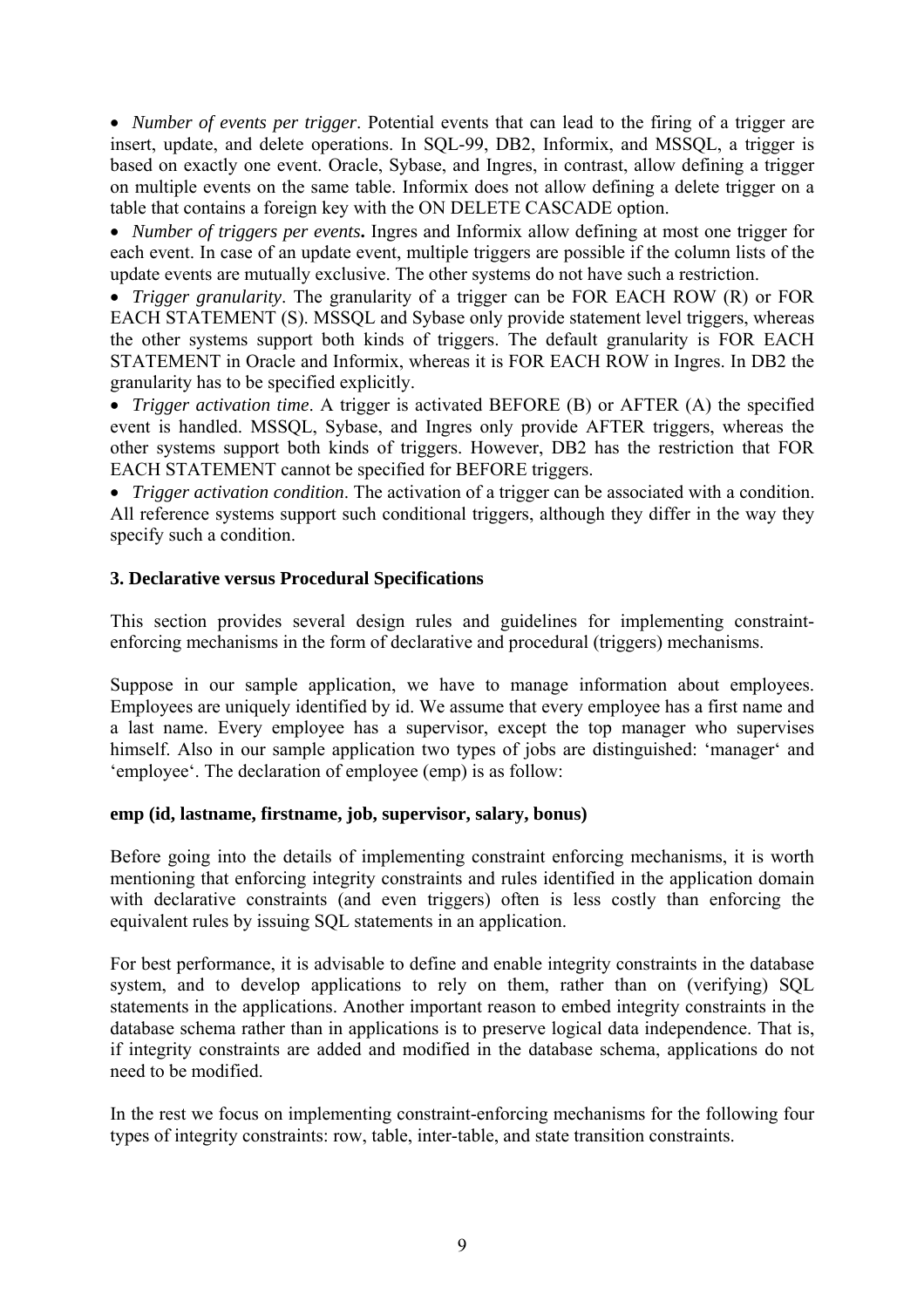| Constraint Type |                    | Declarative | Procedural (Triggers) |
|-----------------|--------------------|-------------|-----------------------|
| Row             | <b>NOT NULL</b>    | Y           |                       |
|                 | <b>DOMAIN</b>      |             |                       |
| Table           | PRIMARY KEY        | Y           |                       |
|                 | <b>UNIQUE</b>      | Y           |                       |
|                 | <b>FOREIGN KEY</b> |             | $\rm Y$               |
|                 | Aggregate          |             |                       |
|                 | Others             |             |                       |
| Inter-table     | <b>FOREIGN KEY</b> | v           | Y                     |
|                 | Dependencies       |             |                       |
|                 | Aggregate          |             |                       |
|                 | Others             |             |                       |
| Transition      |                    |             |                       |

Table. 3 Declarative versus Procedural (Triggers) Mechanisms

Although all types of integrity constraints can be implemented by only using triggers, because of performance reasons it is advisable to use declarative mechanisms whenever possible. Table 3 gives an overview of what mechanisms should be used for the different types of integrity constraints.

• *Not null*. In all reference systems, a not null constraint can be specified by declarative constraints either directly using the NOT NULL clause or within a CHECK clause.

• *Domain*. Domain constraints can either be specified in a CHECK clause by explicitly listing admissible values or restricting an existing domain, or a domain can be explicitly specified and used as column type.

• *Primary key*. All reference systems provide declarative language constructs to specify a primary key for a table.

• *Unique*. This type of integrity constraint is supported by all reference systems through the UNIQUE clause. Candidate keys for a table that have not been chosen as the primary key always should be specified as unique.

• *Aggregate (table and inter-table)*. Integrity constraints that include the aggregate functions MIN, MAX, SUM, COUNT, or AVG cannot be specified in a declarative fashion. This includes even very simple integrity constraints such as ''every department must have at least two employees''. Although the SQL standard supports complex CHECK conditions that can be associated with a table, none of the reference systems supports declarative specifications for this type of integrity constraint. They have to be implemented using triggers.

• *Others (table)*. These types of integrity constraints include all constraints that cannot be specified for a table using the above declarative mechanisms. Typical examples are column value comparisons of pairs of rows from the same table. For example, the integrity constraints "A manager's salary must be greater than an employee's salary ", or ``An employee must work in the same department as her/his supervisor''. Again, these types of integrity constraints can be formulated in the SQL standard using a complex CHECK condition, which is not supported by any of the reference systems. Thus they must be formulated using triggers. In the next section we will illustrate how to formulate the first example above by using triggers.

• *Foreign key*. In all reference systems, a foreign key can be specified either using the REFERENCES clause, referring to a single column primary key, or the FOREIGN KEY clause, referring to a composite (multi-column) primary key. Note that if many tables have a foreign key referencing the same table, it is important to choose a ''good'' primary key for that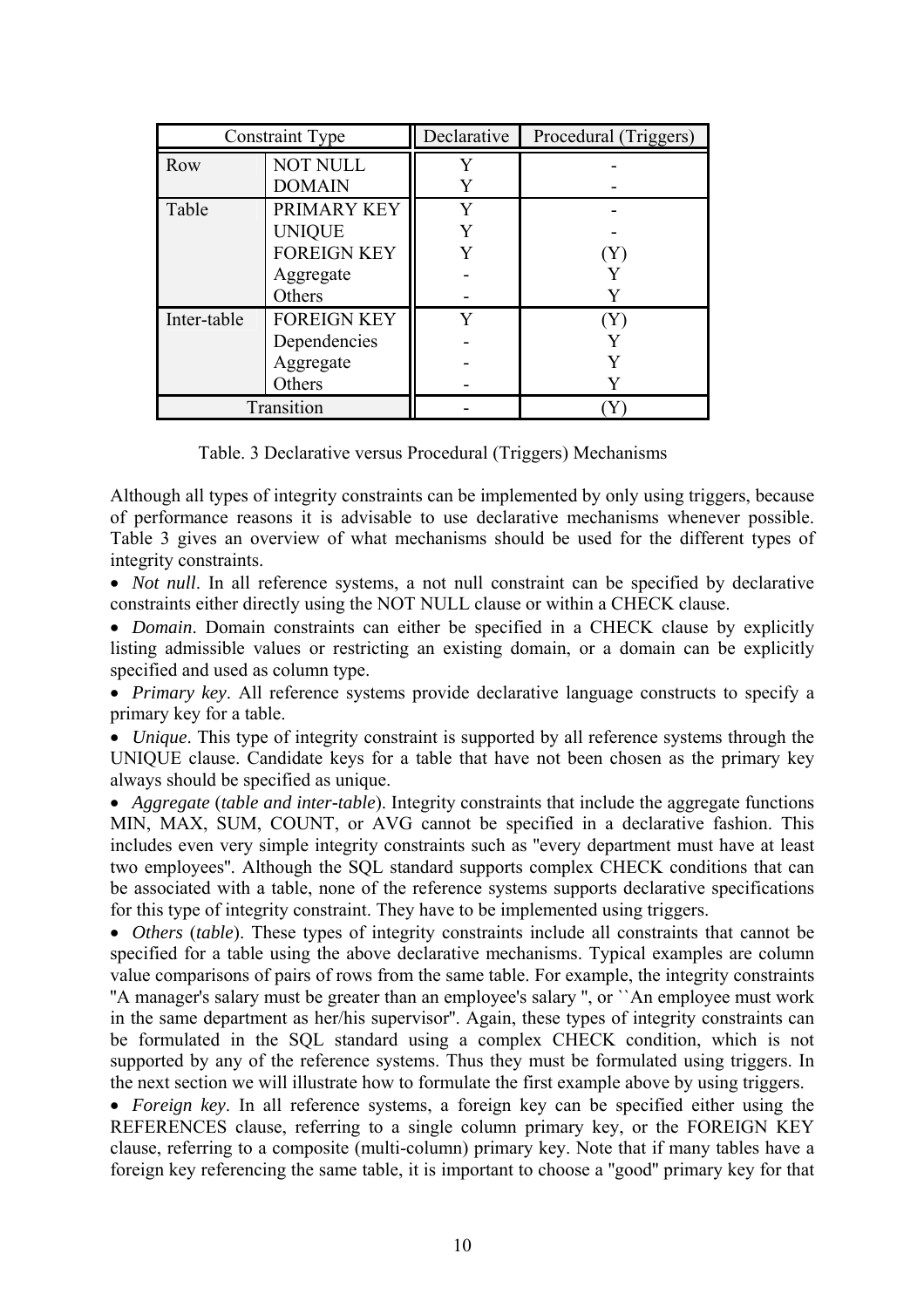table. However, since many database management systems do not provide the various rules of update and delete, these have to be implemented by triggers.

• *Dependencies*. Such integrity constraints include all types of dependencies among rows from different tables that cannot be expressed through foreign key constraints. For example, the integrity constraint ''The location of a project must be the same as the location of the department managing the project '' specifies an inclusion dependency.

The above descriptions should give some good pointers on what type of constraint enforcing mechanism is applicable to what type of integrity constraint. In order to classify an integrity constraint into one of the above categories, it is important to have them decomposed. If it seems like two ''portions'' of an integrity constraint can be enforced by different mechanisms, it is likely that this integrity constraint should be decomposed accordingly.

Finally, we briefly point out that the interplay of various integrity constraints can lead to different implementations of the integrity constraints. These different implementations can result in different performances. Therefore, it is an important design rule to consider all related integrity constraints when implementing one.

### **4. Conclusions**

We have provided in this paper a comparison of integrity features in the standard SQL: 1999 and the major relational database management systems. We have provided general guidelines for design and implementation of integrity constraints in form of declarative and procedural mechanisms.

Briefly we observe that the relational database management systems basically support the entry level of the SQL: 1999 [6,16,12]. This mean that with regard to the specification of declarative constraints these systems support the specification of default values, not null constraints, primary and foreign keys, uniqueness constraints, and check constraints on the columns level. The biggest discrepancy between the current standard SQL: 1999 and the reference systems considered in this paper is on the specification and usage of database triggers. The reason of this is, triggers have been provided by most systems prior to the introduction of SQL: 1999.

When using declarative integrity constraints there are many problems. SQL: 1999 defines unlimited CHECK clause, but current implementations do not allow it. In our point of view the best way is to convert the CHECK clause into triggers. We suggest that integrity constraints can be specified into a more conceptual specification (on conceptual schema), and then converted into triggers, our paper [1] has provided a general deriving rules for triggers from constraints specifications.

### **References:**

- 1. Badawy, M., Richta, K. Deriving Triggers from Integrity Constraint Specifications in the Database Management Systems. Journal of Advanced Engineering: Acta Polytechnica, Vol. 41, No. 6/2001, Prague, CZ, pages 39-44
- 2. Badawy, M., Richta, K. Integrity Enforcement in a Database Using Constraints and Triggers. The  $16<sup>th</sup>$  International Conference on Production Research (ICPR), 29.7 -3.8.2001, Prague, CZ, ISBN 80-02-01438-3